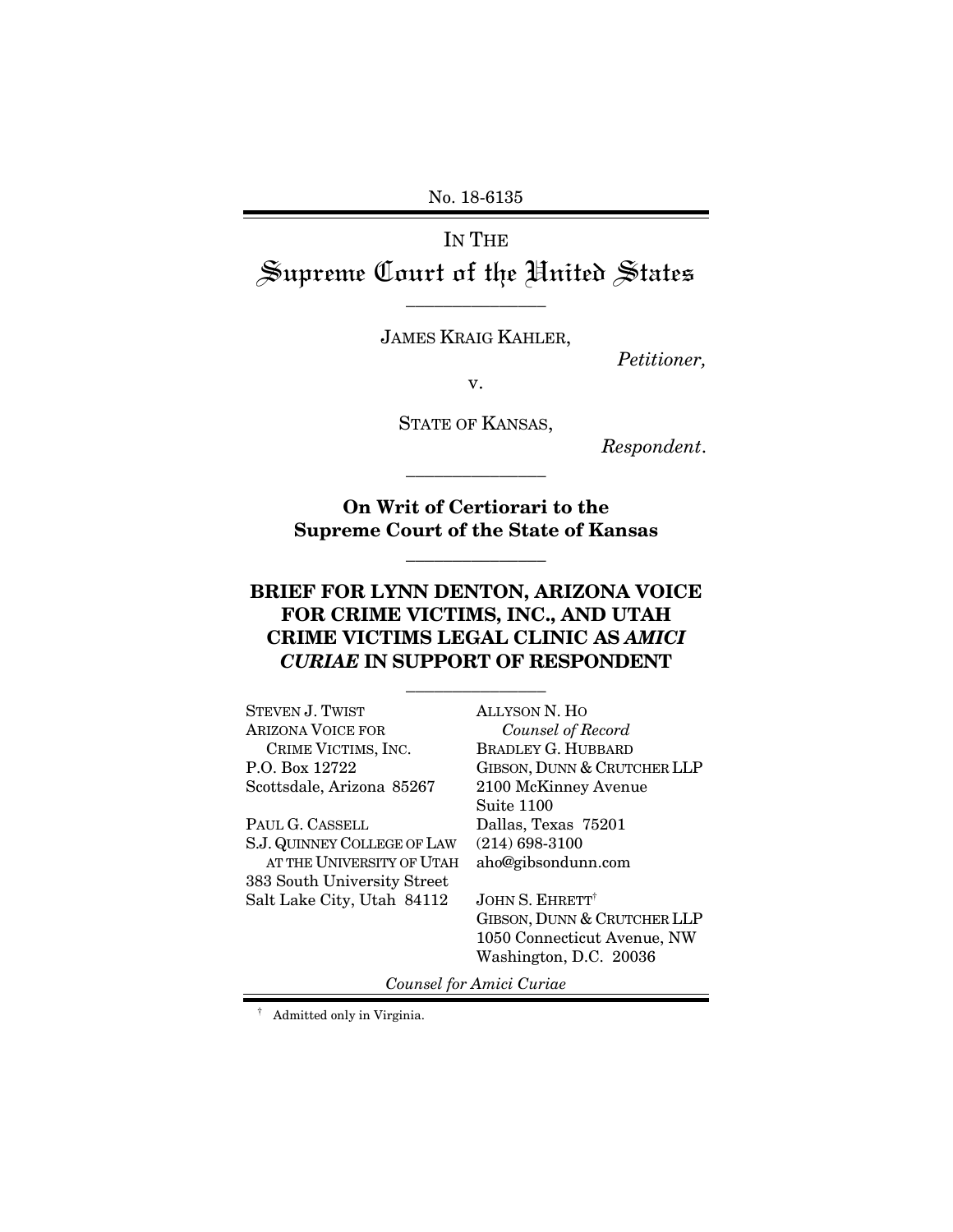## **TABLE OF CONTENTS**

|                                                                                                                       | Page |
|-----------------------------------------------------------------------------------------------------------------------|------|
|                                                                                                                       |      |
|                                                                                                                       |      |
|                                                                                                                       |      |
|                                                                                                                       |      |
| The Constitution Affords Legislatures<br>Flexibility To Balance Competing<br>Concerns And Take Victims Into Account 9 |      |
|                                                                                                                       |      |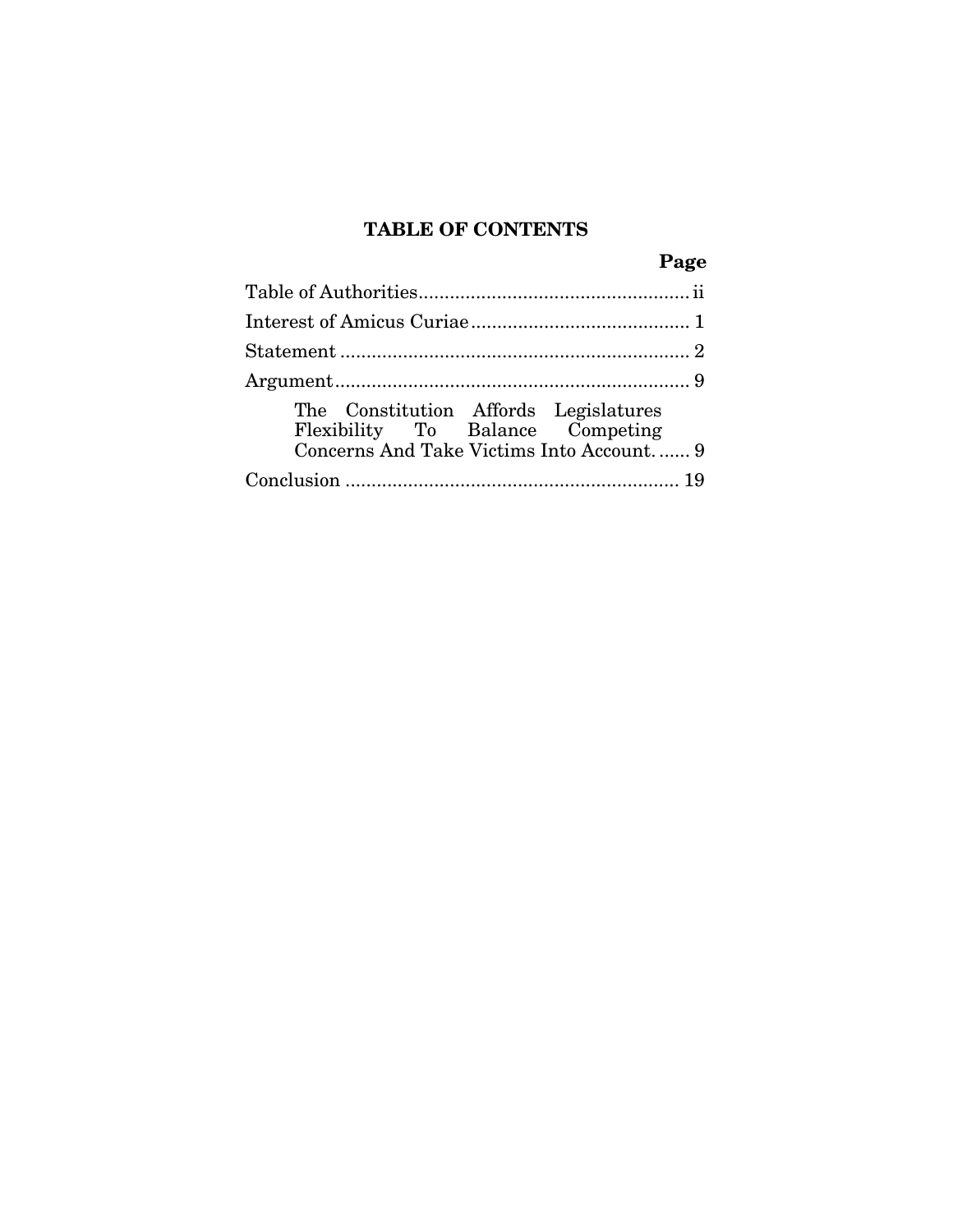## **TABLE OF AUTHORITIES**

## **Cases**

| Clark v. Arizona,                                                                                                                                           |
|-------------------------------------------------------------------------------------------------------------------------------------------------------------|
| Foucha v. Louisiana,                                                                                                                                        |
| Powell v. Texas,                                                                                                                                            |
| State v. Herrera,                                                                                                                                           |
| State v. Korell,                                                                                                                                            |
| State v. Searcy,                                                                                                                                            |
| <b>Statutes</b>                                                                                                                                             |
|                                                                                                                                                             |
|                                                                                                                                                             |
| <b>Other Authorities</b>                                                                                                                                    |
| The Chicago Manual of Style                                                                                                                                 |
| Hurst Laviana,<br>Man Deemed Insane in 1987 Fitness<br>Center Shootings May Move from<br><i>Hospital to Care Home,</i><br>Wichita Eagle (Apr. 17, 2014)  14 |
| Katie Zezima et al.,<br>Domestic Slayings: Brutal and Foreseeable,                                                                                          |
|                                                                                                                                                             |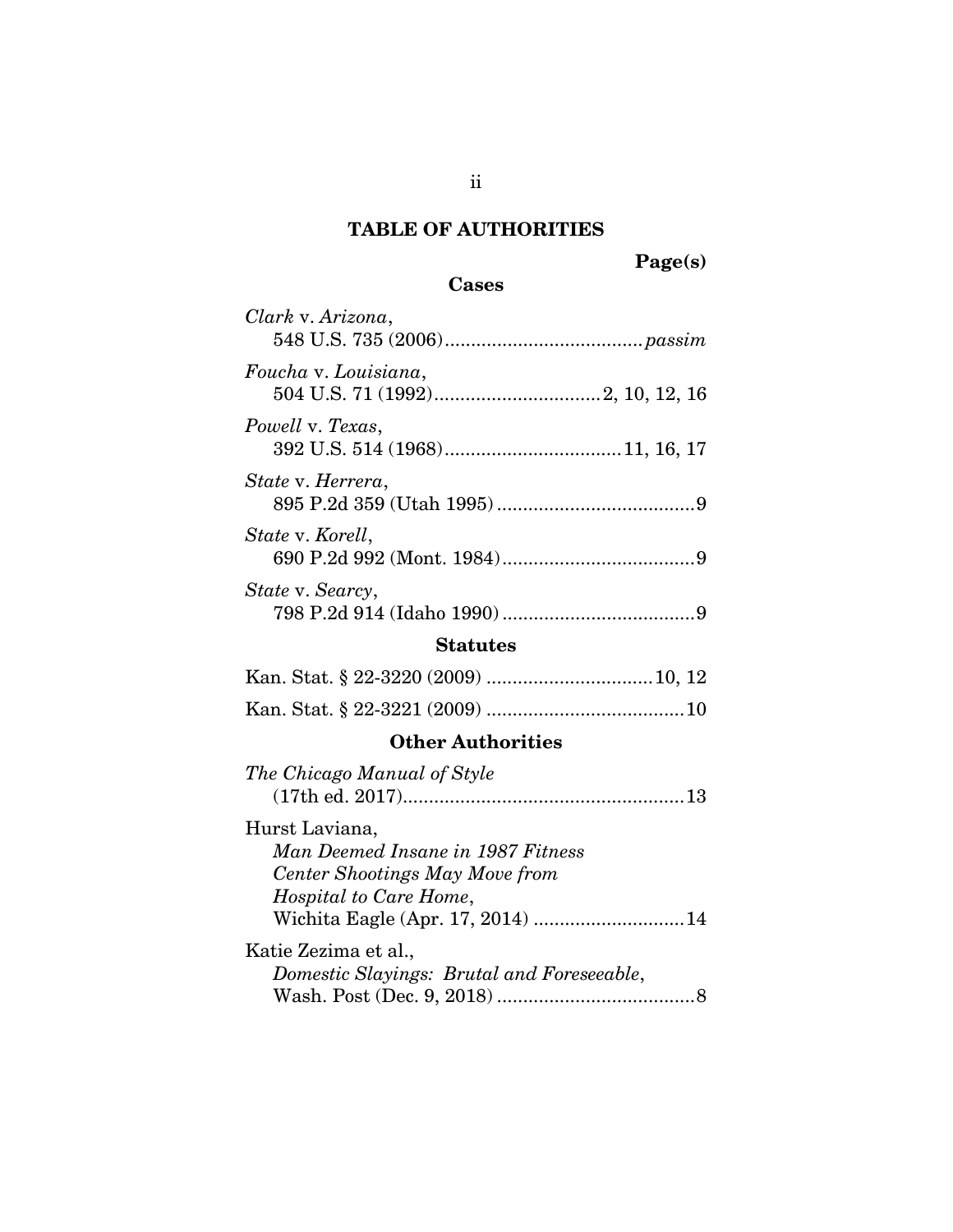| Michael Bates,<br>Wichita Shooting Victim Dies,<br>Hutchinson News (Mar. 10, 1990)15, 17, 18                                                                                                     |
|--------------------------------------------------------------------------------------------------------------------------------------------------------------------------------------------------|
| Norval Morris,<br>The Criminal Responsibility of the Mentally Ill,<br>33 Syracuse L. Rev. 477 (1982)  18                                                                                         |
| Paul G. Cassell,<br>In Defense of Victim Impact Statements,<br>6 Ohio St. J. Crim. L. 611 (2009)11                                                                                               |
| Sharon G. Smith et al.,<br><i>Intimate Partner Homicide and Corollary</i><br>Victims in 16 States: National Violent<br>Death Reporting System 2003–2009,<br>104 Am. J. Pub. Health 461 (2014) 17 |
| Steve Fry,<br>Sarcastic Kahler Draws Death Penalty,                                                                                                                                              |
| Wayne White,<br>Son Testifies Against Father,<br>Osage Cty. Herald-Chron. (Dec. 23, 2010)5, 6, 7                                                                                                 |

# iii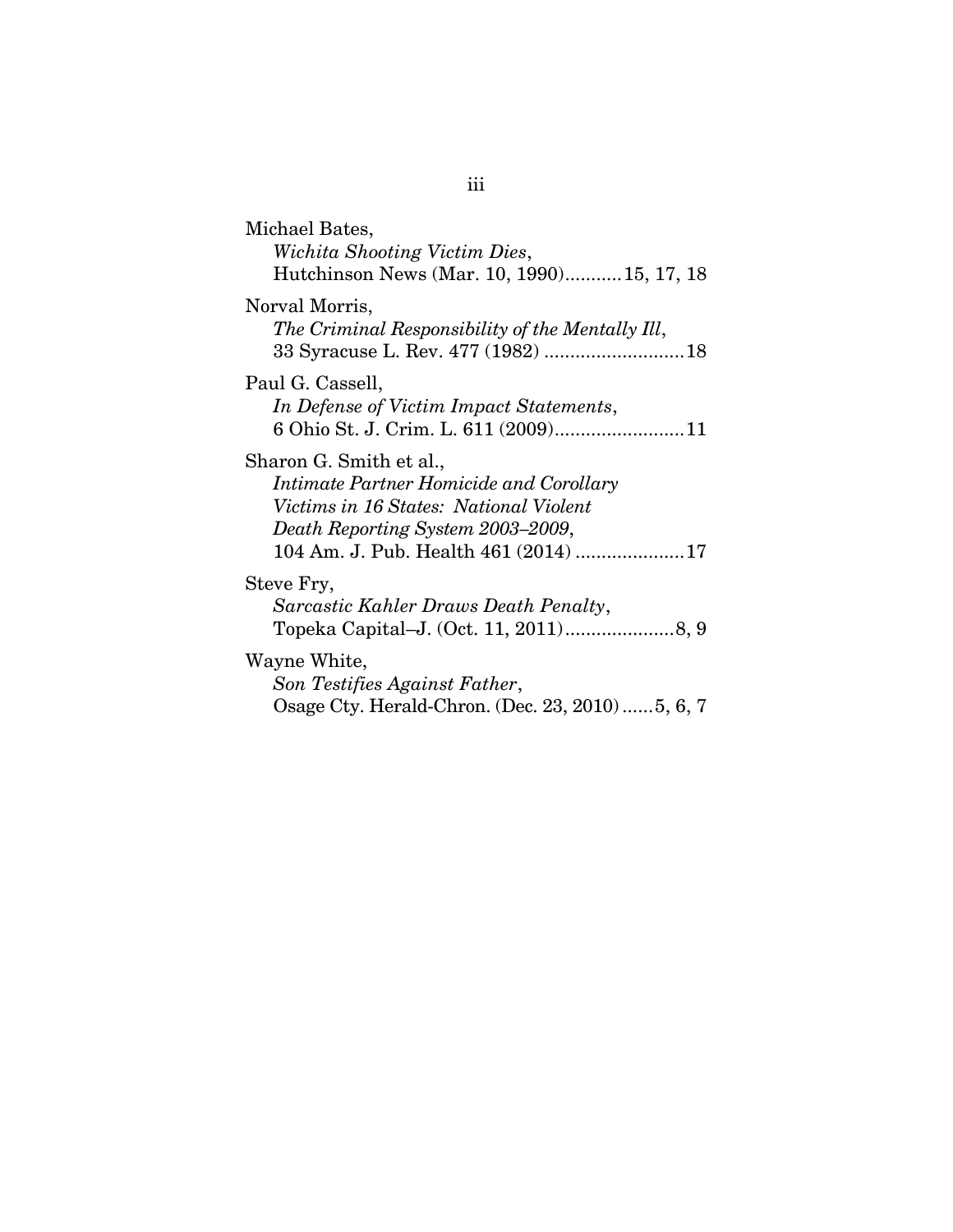#### **INTEREST OF AMICUS CURIAE\***

*Lynn Denton* is the sister of Karen Kahler, the granddaughter of Dorothy Wight, and the aunt of Emily and Lauren Kahler—all of whom Kraig Kahler murdered in 2009. She has an interest in seeing justice carried out and attaining closure for herself and her family.

*Arizona Voice for Crime Victims, Inc.* (AVCV) is an Arizona nonprofit corporation that works to promote and protect crime victims' interests throughout the criminal justice process. To achieve these goals, AVCV empowers victims of crime through legal advocacy and social services. AVCV also provides continuing legal education to the judiciary, lawyers, and law enforcement.

A key part of AVCV's mission is giving the judiciary information and policy insights that may be helpful in the difficult task of balancing an accused's constitutional rights with crime victims' rights, while also protecting the wider community's need for deterrence.

*Utah Crime Victims Legal Clinic* (UCVLC) provides free legal representation to Utah crime victims when their rights are at stake. The Legal Clinic is available to serve victims of all types of crime and has a statewide focus. It provides free legal services to crime victims in criminal district, justice, juvenile

 <sup>\*</sup> Pursuant to Supreme Court Rule 37.6, *amici* represents that this brief was not authored in whole or in part by any party or counsel for any party. No person or party other than *amici*, their members, or their counsel made a monetary contribution to the preparation or submission of this brief. The parties have filed blanket consents to the filing of *amicus curiae* briefs in accord with Supreme Court Rule 37.3.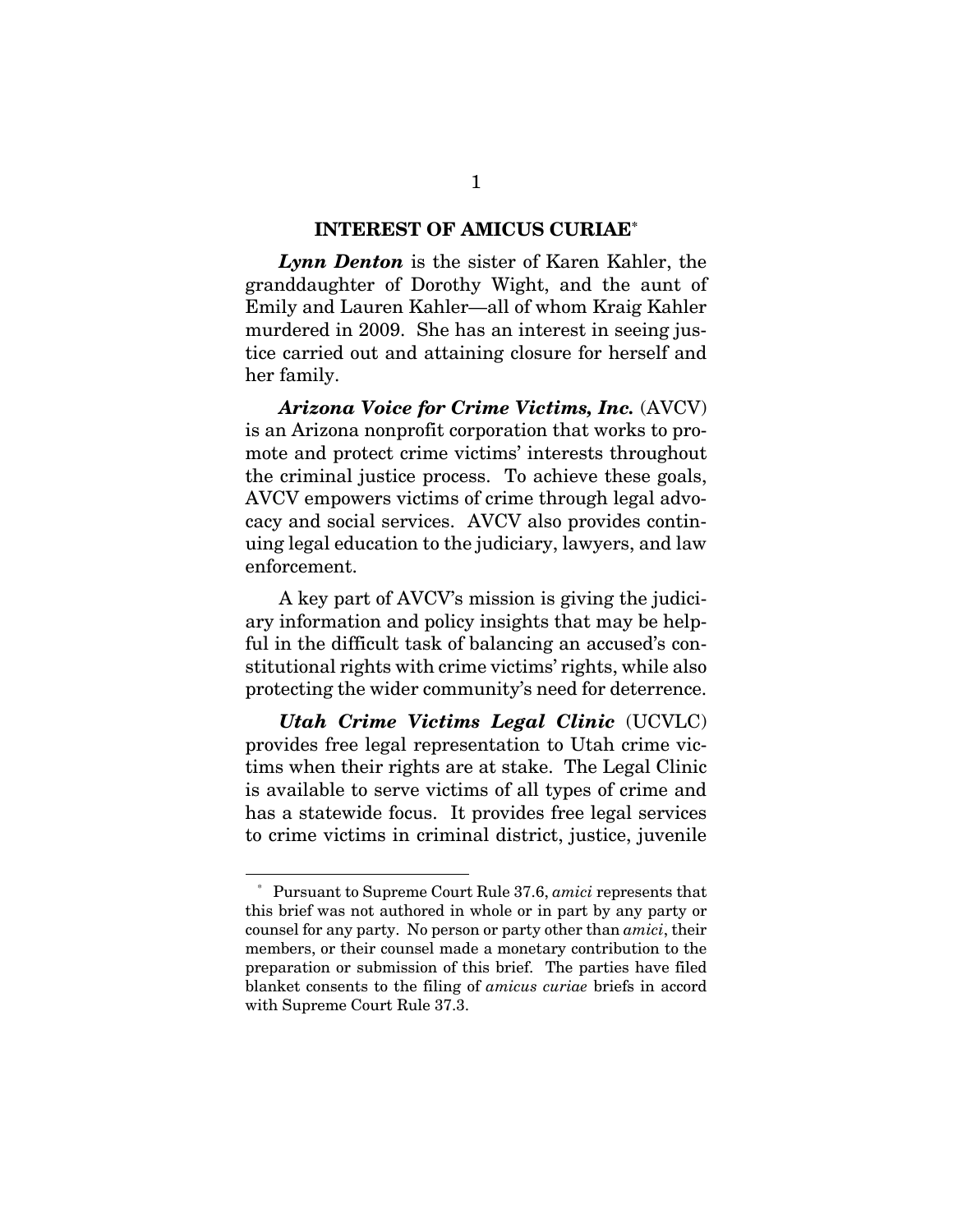and appellate courts, and also recruits and trains a roster of pro bono attorneys and law students to provide legal services to victims. UCVLC has a particular interest in this case, because the provisions of Utah law allowing defendants to raise issues concerning mental disease or defect are very similar to those contained in the Kansas statute at issue in this case. Accordingly, the ruling in this case will affect the interests of Utah crime victims, whom UCVLC represents.

#### **STATEMENT**

With calculated precision, Kraig Kahler murdered his wife Karen, her grandmother Dorothy Wight, and his own daughters, Emily and Lauren, in Mrs. Wight's home the weekend after Thanksgiving 2009. They did not die painlessly. When the first law enforcement officer arrived on the scene, he found Karen mortally wounded but still alive on the kitchen floor. After hearing a voice crying for help from the second floor, the officer went upstairs to find 16-year-old Lauren writhing in pain. He asked who shot her, and she said her father had. "Don't let me die," Lauren pleaded with the officer. "I don't want to die."

The voices of victims like Lauren, Emily, Karen, and Dorothy may have been silenced. But they must never be forgotten. Victims and their families have a powerful interest in criminals being held accountable for their actions and punished for their crimes. Setting up constitutional roadblocks in the area of law that deals with mental illness would drastically limit "the States' freedom to determine whether, and to what extent, mental illness should excuse criminal behavior." *Foucha* v. *Louisiana*, 504 U.S. 71, 88 (1992)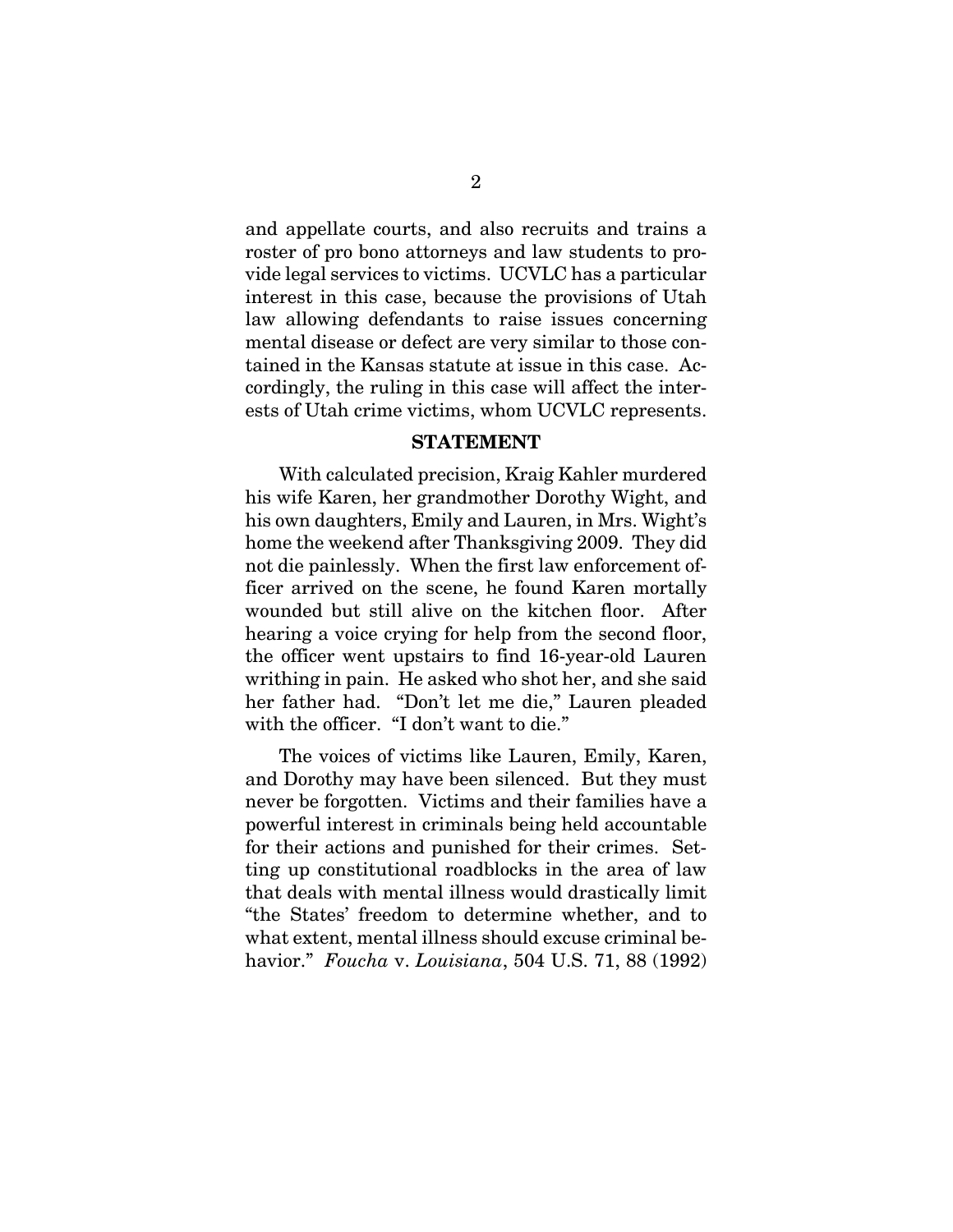(O'Connor, J., concurring). The judgment below should be affirmed.

1. In March 2009, Karen Kahler sought an order of protection against her husband Kraig, describing him as "controlling" and "capable of using force." J.A. 34. Karen had filed for divorce from Kraig about two months earlier—explaining to him that she had been "unhappy for many years, feeling he would not listen to her or honor her needs." J.A. 60.

In the protection-order request, Karen recounted that she and Kraig had been at home discussing her decision to file for divorce when he blocked her from leaving the room, cornered her, and grabbed her in a "bear hug," resulting in scrapes and bruises. J.A. 33. The court issued the protection order, and Kraig was arrested later that same day on a misdemeanor assault charge. J.A. 33–34.

2. As the divorce proceedings went forward, Kraig "continued to try and advance tactics \* \* \* to bring Karen back to him[,] to bring her to understanding that she really wanted to be with him." J.A. 42. "If that wasn't going to get her back," the psychologist who testified on Kraig's behalf explained at trial, "then he would humiliate her publicly to bring her back." J.A. 43. "He was offering to sort of psychologically bludgeon her back into the relationship." J.A. 43.

One "intervention" suggested by Kraig and Karen's marriage counselor was for Kraig "to stop pressuring Karen for daily sex or badger her if he didn't get the daily sex." J.A. 60. Kraig denied having sex outside of the marriage until he and Karen separated.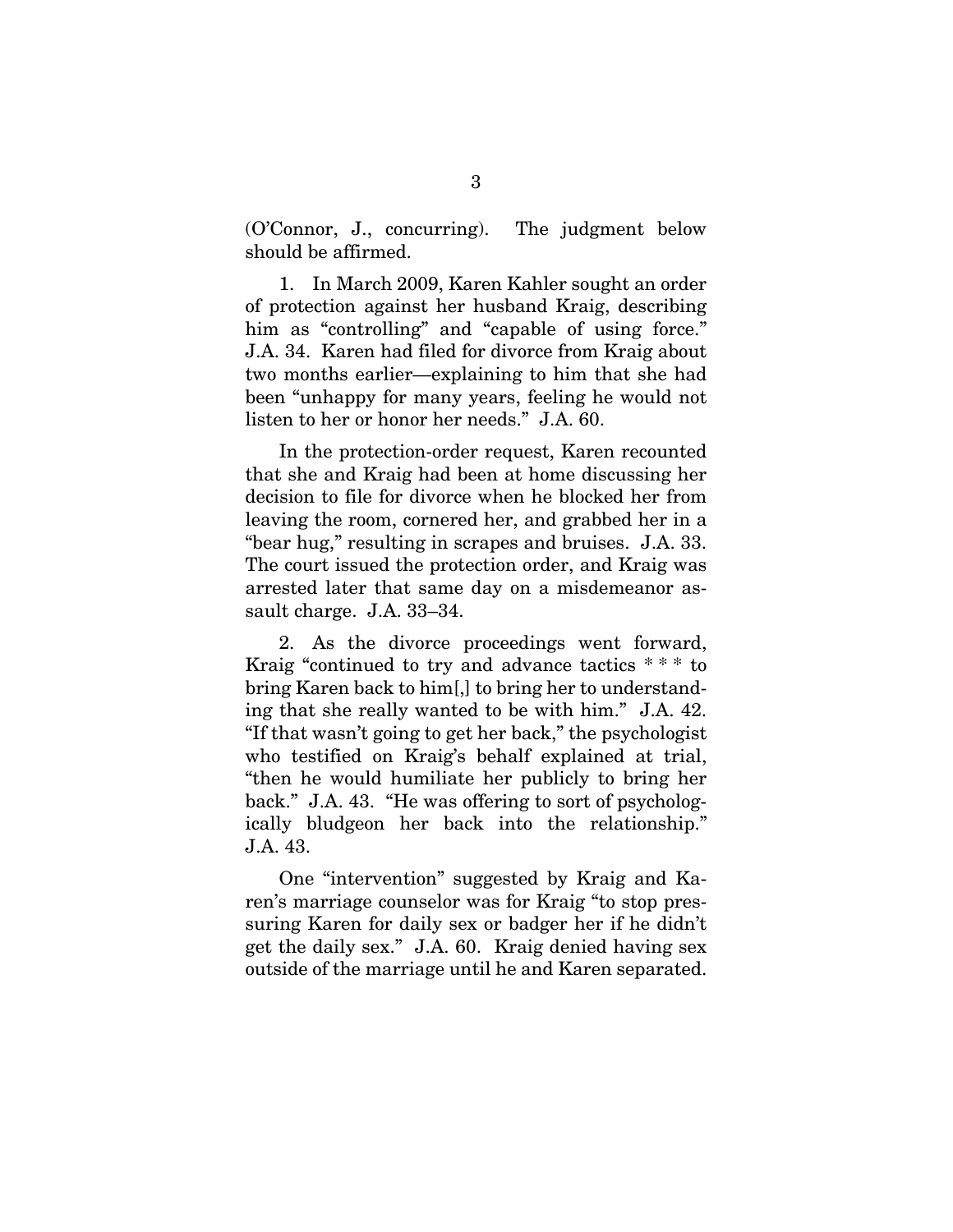J.A. 68. During their separation, he met other women online. J.A. 68.

3. Kraig continued to deny any responsibility for the demise of the marriage, which he insisted had been "perfect." J.A. 61. Kraig blamed Karen and her extramarital relationship with a woman (Sunny Reese), even though he had approved and initially encouraged the affair—including asking if he could watch his wife and Sunny having sex. J.A. 61. As a psychologist testified at trial, Kraig "might have been titillated by the idea of a bisexual or homosexual interaction as long as it didn't go out of control[,] because control is very important to him in a rigid way." J.A. 42. At one point after the affair "got out of hand," as Kraig put it, he approached an acquaintance about having Sunny killed. J.A. 60, 63.

4. Kraig's "obsess[ion]" with getting Karen back—following her online, tracking her in person, intercepting her emails and text messages—became so all-consuming that he "lost focus in work" and "ended up being fired" from his job as a city controller in September 2009. J.A. 45–46, 61–62. Even though he had been counselled against it, Kraig persisted in trying to get information about Karen and her whereabouts from their daughters. J.A. 46. He hired a private investigator to surveil his wife and her girlfriend. J.A. 70. "He couldn't let go." J.A. 46.

5. After losing his job, Kraig moved in with his parents on their Kansas farm. J.A. 29–32, 114–15. To keep Karen from getting more money in the divorce, he chose to remain unemployed. J.A. 133. He had been setting aside cash for months—including his last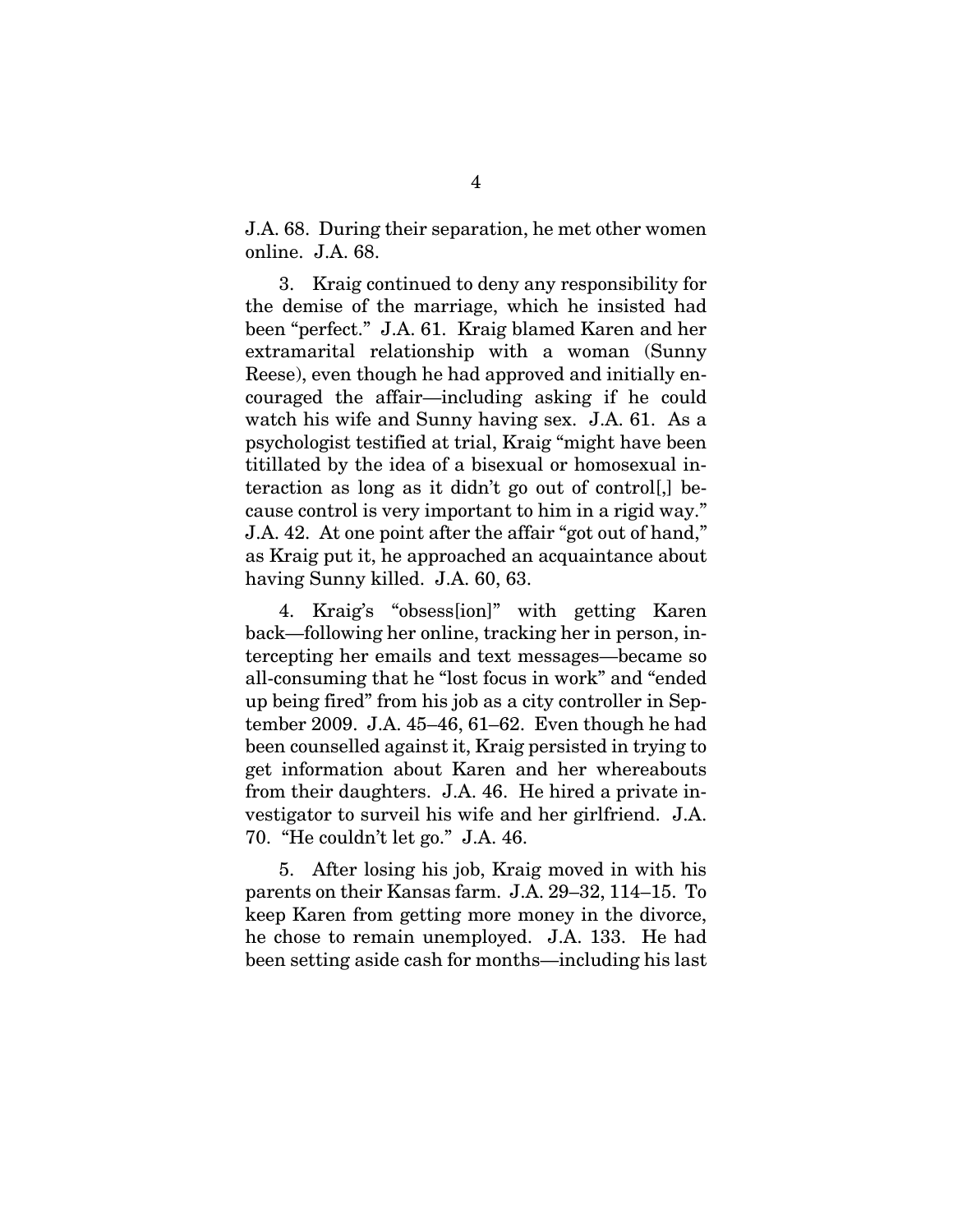paycheck, which he took in cash—to prevent Karen from getting any of it. J.A. 73.

Kraig and Karen's only son, 10-year-old Sean whom Kraig openly preferred to their daughters spent Thanksgiving with Kraig at the farm. J.A. 45, 135, 214. Karen was scheduled to pick Sean up that Saturday and bring him to her 89-year-old grandmother Dorothy's home about an hour away. J.A. 135, 214. That morning, Sean—who had been enjoying spending time at the farm with his father—called Karen to ask if he could stay longer. J.A. 135, 214. Karen said no, and while Kraig was out running errands, Kraig's mother took Sean to Topeka, where they met up with Karen. J.A. 135, 214.

6. That evening, Sean and Karen were standing at the kitchen sink in her grandmother's home, cleaning some old coins they had found. J.A. 215; Wayne White, *Son Testifies Against Father*, Osage Cty. Herald-Chron. (Dec. 23, 2010), http://www.och-c .com/topstories/2010/1223/122310kahler.html. As Sean later testified, his father "came through the door and shot my mom," and Sean "heard her collapse on the floor from the shot." White, *Son Testifies*. Kraig allowed Sean to escape unharmed. J.A. 215.

Sean ran out the back door, but then circled around to the front of the house—"trying to find a way to get back in" to "get a phone" and call for help. White, *Son Testifies;* J.A. 215. He "started opening the door" but "saw my dad go by again, and then I closed it." White, *Son Testifies*. Sean heard one or two more shots and then ran to a neighbor's house, but no one was home. *Ibid.* He went to another nearby house and frantically "told them to call 911 because there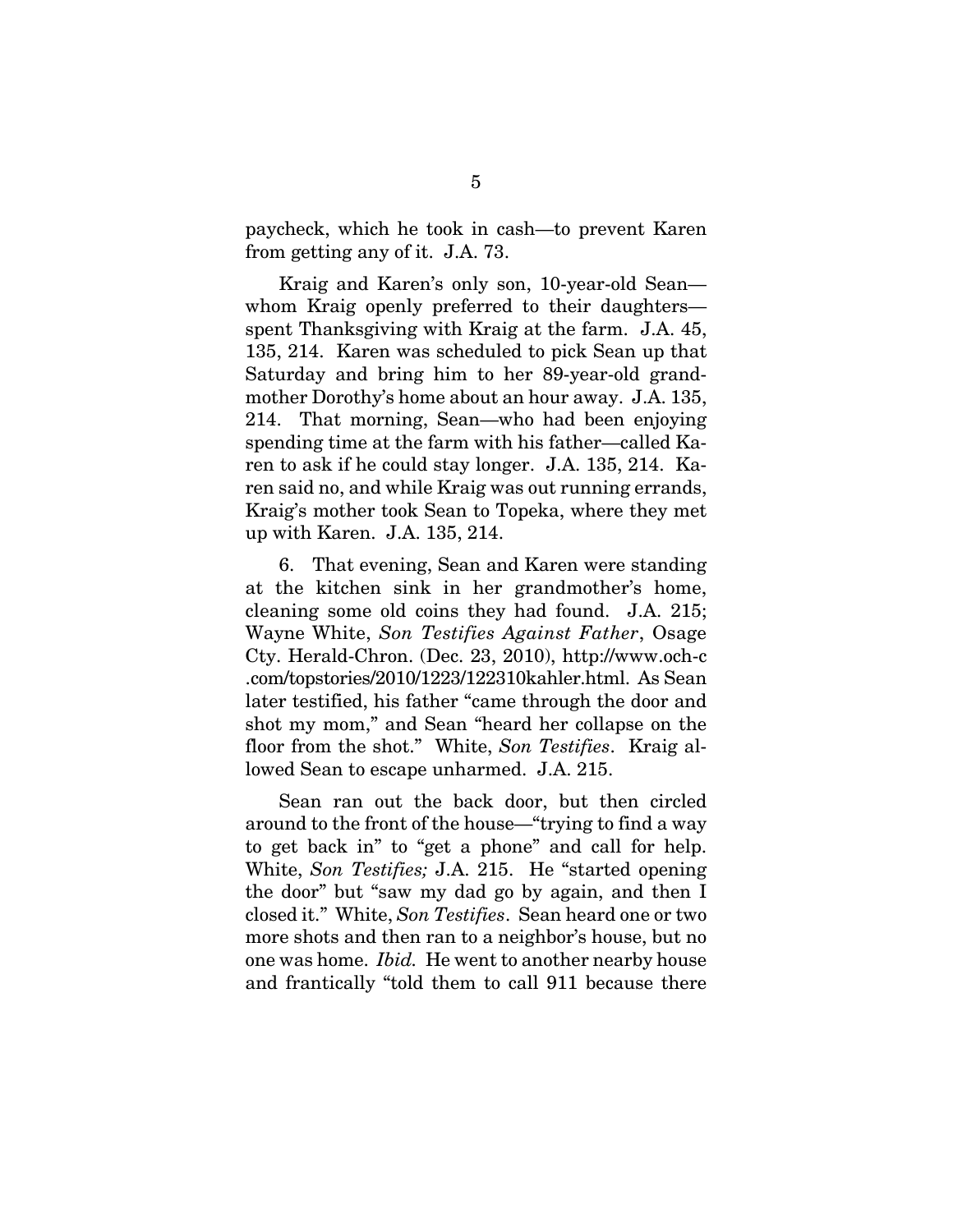had been a shooting across the street at Dorothy Wight's house." *Ibid.* When he was calmer, he "told them my dad had shot my mom, sisters and great grandma." *Ibid.*

7. The first law enforcement officer to arrive at the scene was Osage County Sheriff's Deputy Nathan Purling. *Ibid.* Grabbing a rifle and taking a position behind a tree in the front yard, Deputy Purling then went to the front porch and looked in a window. *Ibid.*  He saw Sean's great-grandmother, Dorothy, sitting in a chair and covered with blood. J.A. 215; White, *Son Testifies*. Purling later testified that after forcing his way inside, he "stopped and looked at her injuries, and told dispatch we needed as much medical attention as we could get." White, *Son Testifies*.

As Deputy Purling began searching the house to make sure it was safe, he found Karen still alive in the kitchen and noticed empty .223 caliber shell casings on the floor. *Ibid.*; J.A. 228. Drawn upstairs by Lauren's calls for help, he found her suffering from gunshot wounds and "comforted her as best as I could," he testified. J.A. 215; White, *Son Testifies*. Deputy Purling went back downstairs to the living room, where he found Emily dead on the living room floor. J.A. 215; White, *Son Testifies*.

As Dorothy was transported by medical personnel to the hospital emergency room, she told the paramedics that Kraig "came in and just started shooting." White, *Son Testifies*; J.A. 215.

Karen and Lauren died from their wounds later that evening. Dorothy survived a few days but ultimately succumbed to her wounds. J.A. 215; White, *Son Testifies*.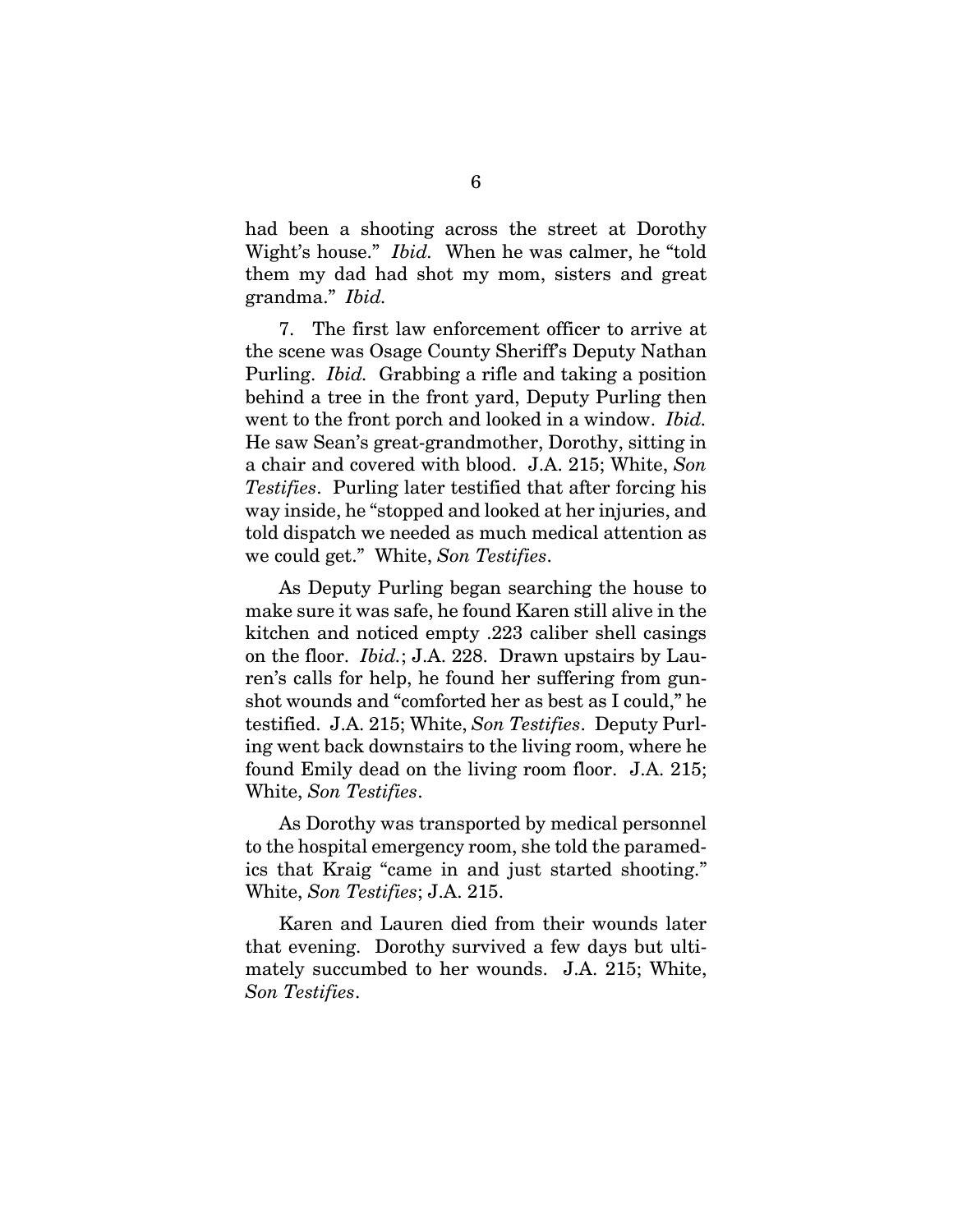8. After an all-night search of the area, law enforcement officers found Kraig walking in a ditch about half a mile from his car, carrying a hunting knife and a .38 special. J.A. 52, 72, 215; White, *Son Testifies*. "I'm the guy you're looking for," Kraig told the first officer who approached him. J.A. 52; White, *Son Testifies*. A magazine for a .223 caliber rifle was found in the ditch, and a carrying case for the rifle was found in Kraig's car. J.A. 228–29; White, *Son Testifies*. Kraig later bragged that he could have "taken out at least a handful" of sheriff's deputies, and they were "lucky I decided not to go against them." J.A. 73.

9. Kraig denies remembering anything that happened between leaving his parents' home to run errands and his arrest. J.A. 72–73, 173. Yet Kraig's own expert, Dr. Peterson, wrote in his notes:

Often, [Kraig] wanted to know "how I would like him to answer" mitigation questions so he could tailor answers to what I need or want he thinks strategic. He presented the defense process not as truth seeking process but almost pure manipulation of the court system to his ends.

#### J.A. 80–81, 117.

 $\overline{a}$ 

Consistent with his notes, Dr. Peterson testified that Kraig's decision to commit the ultimate act of domestic violence—murdering his ex-wife, his two daughters, and their great-grandmother—"looks like an isolated event." ROA Vol. 38, 56.<sup>1</sup> "There isn't anything else from the psychiatric assessment including

<sup>&</sup>lt;sup>1</sup> As the *Washington Post* recently reported, "36 percent of the 280 men implicated in a domestic killing" in five major U.S. cities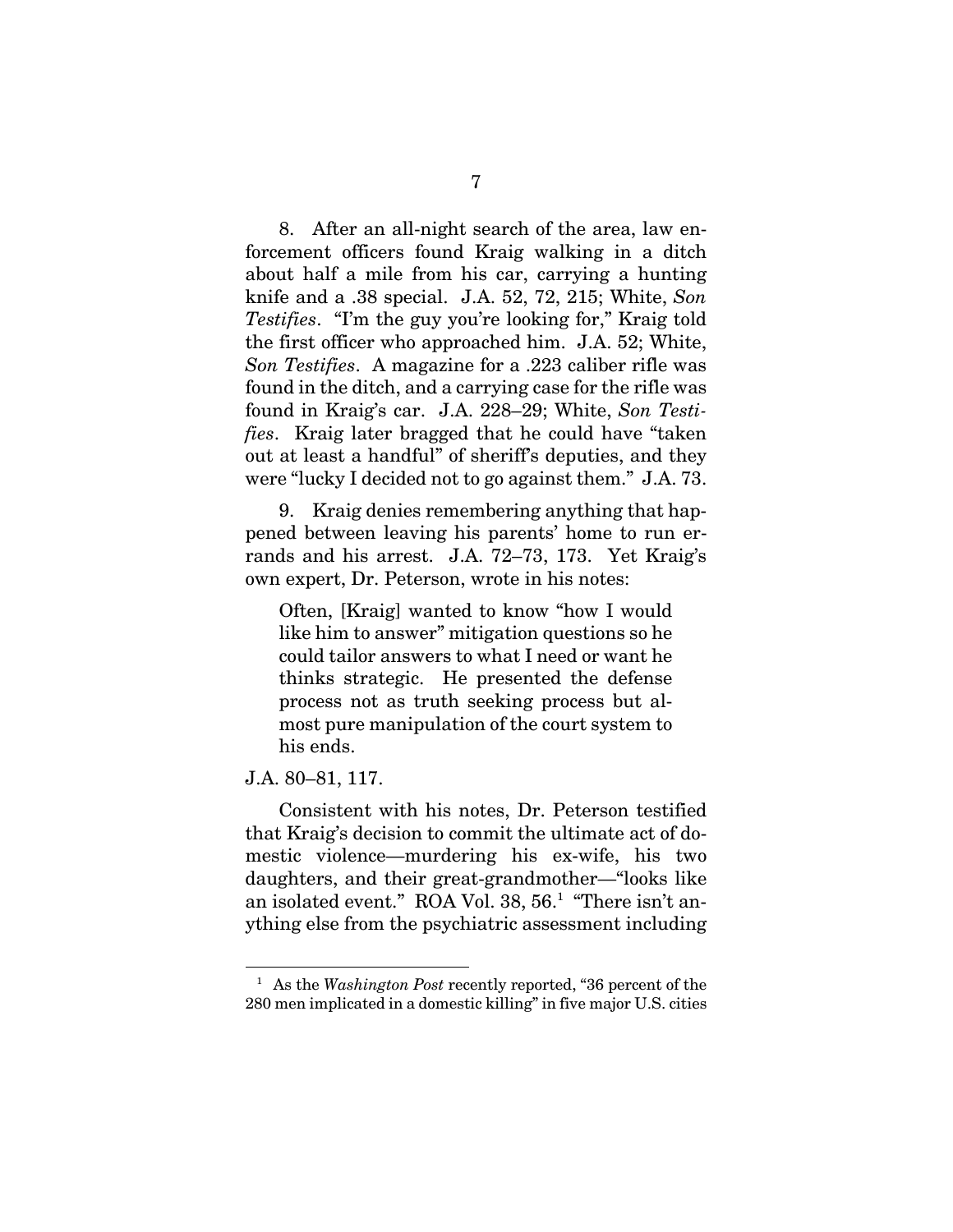the psychological test that indicated he has ongoing antisocial or violent tendencies." ROA Vol. 38, 56.

10. After a two-week trial, a jury convicted Kraig of capital murder and aggravated burglary. J.A. 211. During the penalty phase, no limitation was placed on the mitigating circumstances and evidence he could present to the jury—and every mitigating circumstance Kraig believed existed was placed in the jury instructions. J.A. 150–52, 194–96.

Before Kraig was sentenced to death, Karen's sister, *amicus* Lynn Denton, gave a victim impact statement. "There are no words of how deeply I hurt because of these tremendous losses," she said. Steve Fry, *Sarcastic Kahler Draws Death Penalty*, Topeka Capital–J. (Oct. 11, 2011), https://www.cjonline.com /article/20111011/news/310119788. "I loved Grandma Wight, Karen, Emily, and Lauren very much and will miss them until the end of my days." *Ibid*.

While Lynn spoke, Kraig muttered sarcastic remarks under his breath. *Ibid*. As she described one of the last times she spent with her niece Lauren—a trip to the River Walk in downtown Wichita—Kraig

 $\overline{a}$ 

<sup>&</sup>quot;had a previous restraining order against them or had been convicted of domestic abuse or a violent crime." Katie Zezima et al., *Domestic Slayings: Brutal and Foreseeable*, Wash. Post (Dec. 9, 2018) ("A Washington Post analysis of 4,484 killings of women in 47 major U.S. cities during the past decade found that nearly half of the women who were killed—46 percent—died at the hands of an intimate partner."), https://www.washingtonpost.com/graphics /2018/investigations/domestic-violence-murders. And "more than one-third of all men who killed a current or former intimate partner were publicly known to be a potential threat to their loved one ahead of the attack." *Ibid.*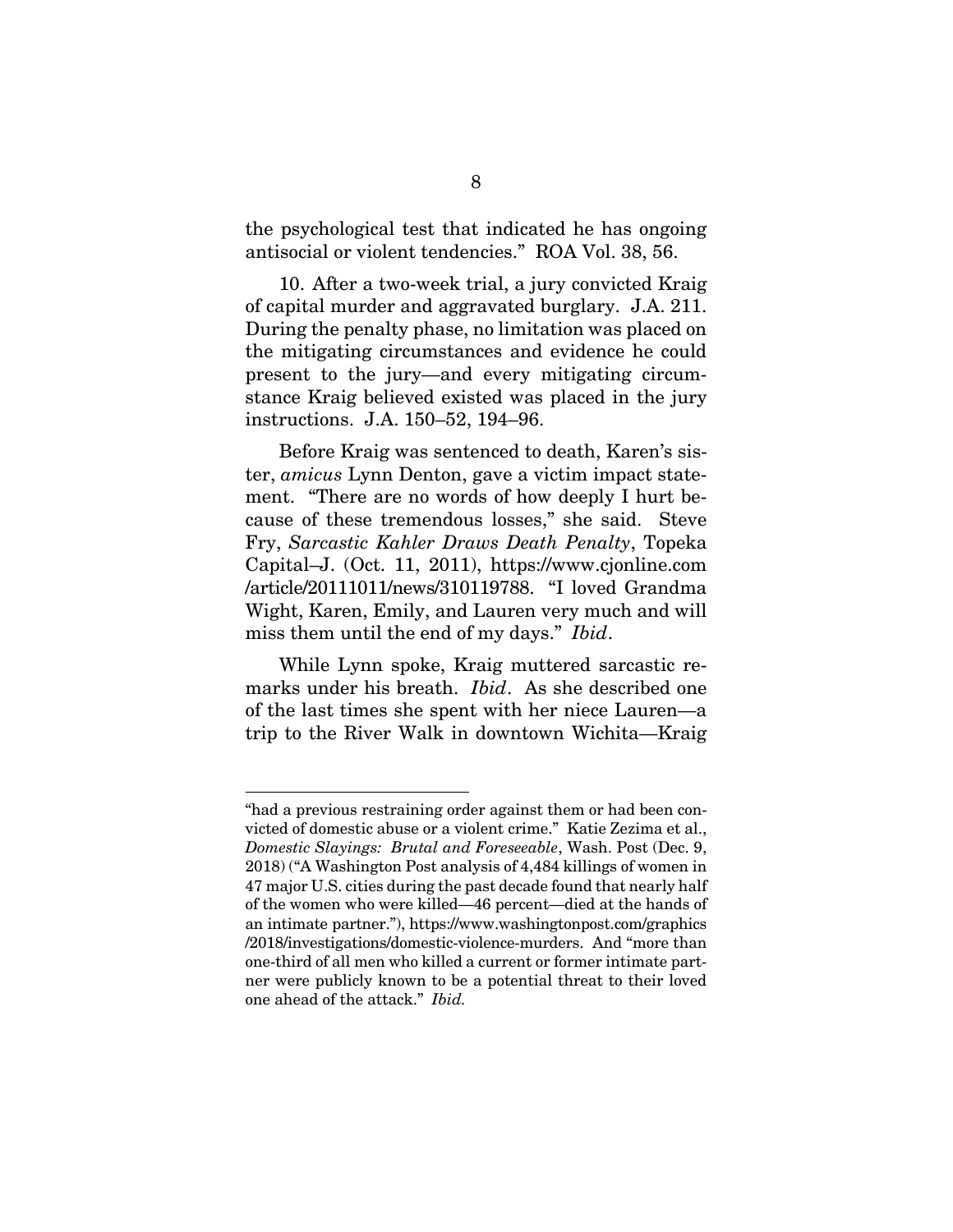muttered "and with Sunny, too," referring to Karen's girlfriend. *Ibid.*

Karen's mother, Patricia Hetrick, was too distraught to deliver her victim impact statement in person, so it was read into the record. "I lost three generations of loved ones in one fell swoop, and to this day, I still replay that frightening night over and over in my mind just like watching an old movie reel," she wrote. *Ibid.* She described having to clean up the house after the murders, recounting that her childhood home now held only "hell and horror for me." *Ibid*.

As Kraig walked out of the courtroom after being sentenced to death, he told his parents to "[t]ake care of Sean so he's not raised by a bunch of freaks," referring to Karen's sister Lynn and her other relatives. *Ibid*.

#### **ARGUMENT**

### **THE CONSTITUTION AFFORDS LEGISLATURES FLEXIBILITY TO BALANCE COMPETING CONCERNS AND TAKE VICTIMS INTO ACCOUNT.**

The question presented asks whether Kansas may "abolish" the insanity "defense." But that is a misnomer. While Kansas (and several other States<sup>2</sup>) have repealed what is commonly called the "insanity defense," a defendant may still present evidence of a mental disease or defect to disprove the prosecution's

 $\overline{a}$ 

<sup>2</sup> See *State* v. *Searcy*, 798 P.2d 914 (Idaho 1990) (upholding Idaho's *mens rea* approach consistent with due process); *State* v. *Korell*, 690 P.2d 992 (Mont. 1984) (same for Montana); *State* v. *Herrera*, 895 P.2d 359 (Utah 1995) (same for Utah).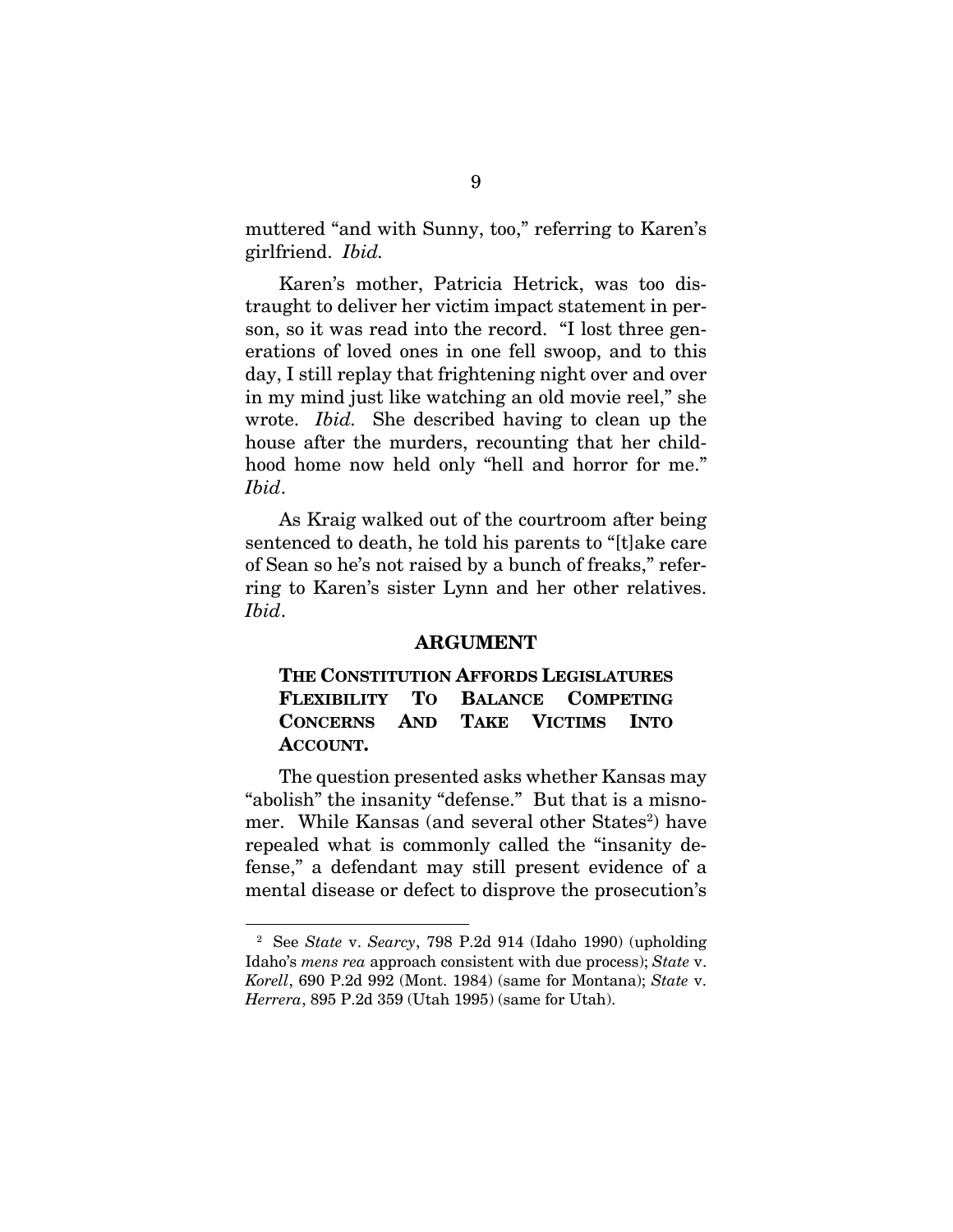argument that he possessed the required *mens rea*, or mental state. See Kan. Stat. § 22-3221 (2009) (outlining procedures applicable "[i]n any case in which the defense has offered substantial evidence of a mental disease or defect excluding the mental state required as an element of the offense charged, and the jury returns a verdict of 'not guilty'").<sup>3</sup>

Kansas, "like a number of other<sup>[]</sup> [States] that recognize an affirmative insanity defense, allow[s] consideration of evidence of mental illness directly on the element of *mens rea* defining the offense." *Clark* v. *Arizona*, 548 U.S. 735, 752 & nn.20, 22 (2006).

The Constitution does not deny States the flexibility to channel mental issues into the *mens rea* requirement of a crime, as Kansas has done. Resp. Br. 18– 55. See *Clark*, 548 U.S. at 752 n.20 ("We have never held that the Constitution mandates an insanity defense."). As Justice O'Connor explained in her *Foucha*  concurrence, the majority "places no new restriction on the States' freedom to determine whether, and to what extent, mental illness should excuse criminal behavior. The Court does not indicate that States must make the insanity defense available." 504 U.S. at 88– 89 (O'Connor., J., concurring). Similarly, Justice Kennedy emphasized that "the States are free to recognize and define the insanity defense as they see fit." *Id*. at 91, 96 (Kennedy, J., joined by Rehnquist, C.J., dissenting) ("Mental illness may bear upon criminal responsibility \* \* \* in *either of two ways*: First, it may preclude the formation of *mens rea* \* \* \*; second, it may

<sup>3</sup> This statute was enacted contemporaneously with Kansas Statute § 22-3220, which Kahler contends "abolish[ed] the insanity defense." Pet. Br. i, 2.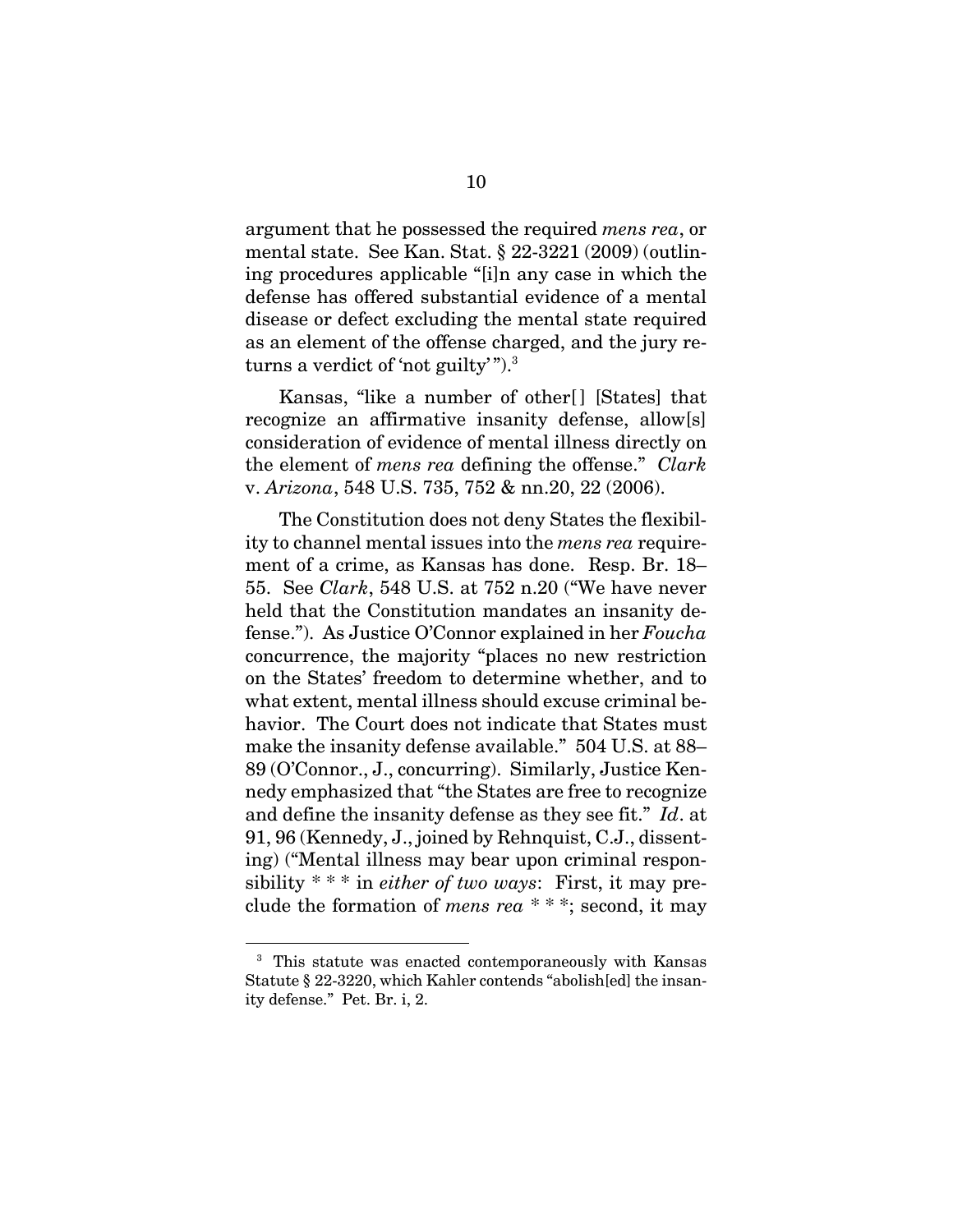support an affirmative plea of legal insanity") (first emphasis added).

As Justice Black observed over 50 years ago, "even the attempt to define these terms and thus to impose constitutional and doctrinal rigidity seems absurd in an area where our understanding is even today so incomplete." *Powell* v. *Texas*, 392 U.S. 514, 546 (1968) (Black, J., joined by Harlan, J., concurring). That observation is just as true today: "There being such fodder for reasonable debate about what the cognate legal and medical tests should be, due process imposes no single canonical formulation of legal insanity." *Clark*, 548 U.S. at 752–53 (explaining that "the insanity rule, like the conceptualization of criminal offenses, is substantially open to state choice," and that "the legitimacy of such choice is the more obvious when one considers the interplay of legal concepts of mental illness or deficiency required for an insanity defense, with the medical concepts of mental abnormality that influence the expert opinion testimony by psychologists and psychiatrists commonly introduced to support or contest insanity claims").

Flexibility is particularly important so that the interests and concerns of victims can be taken into account. Broadly speaking, victims have an interest in holding perpetrators accountable for their crimes. If a defendant is found not guilty by reason of insanity, subsequent proceedings to determine whether to release him from a treatment facility will take place outside the criminal justice system—reducing transparency and the opportunity for victim involvement (e.g., victim impact statements that can be provided to sentencing judges and parole boards). See generally Paul G. Cassell, *In Defense of Victim Impact Statements*, 6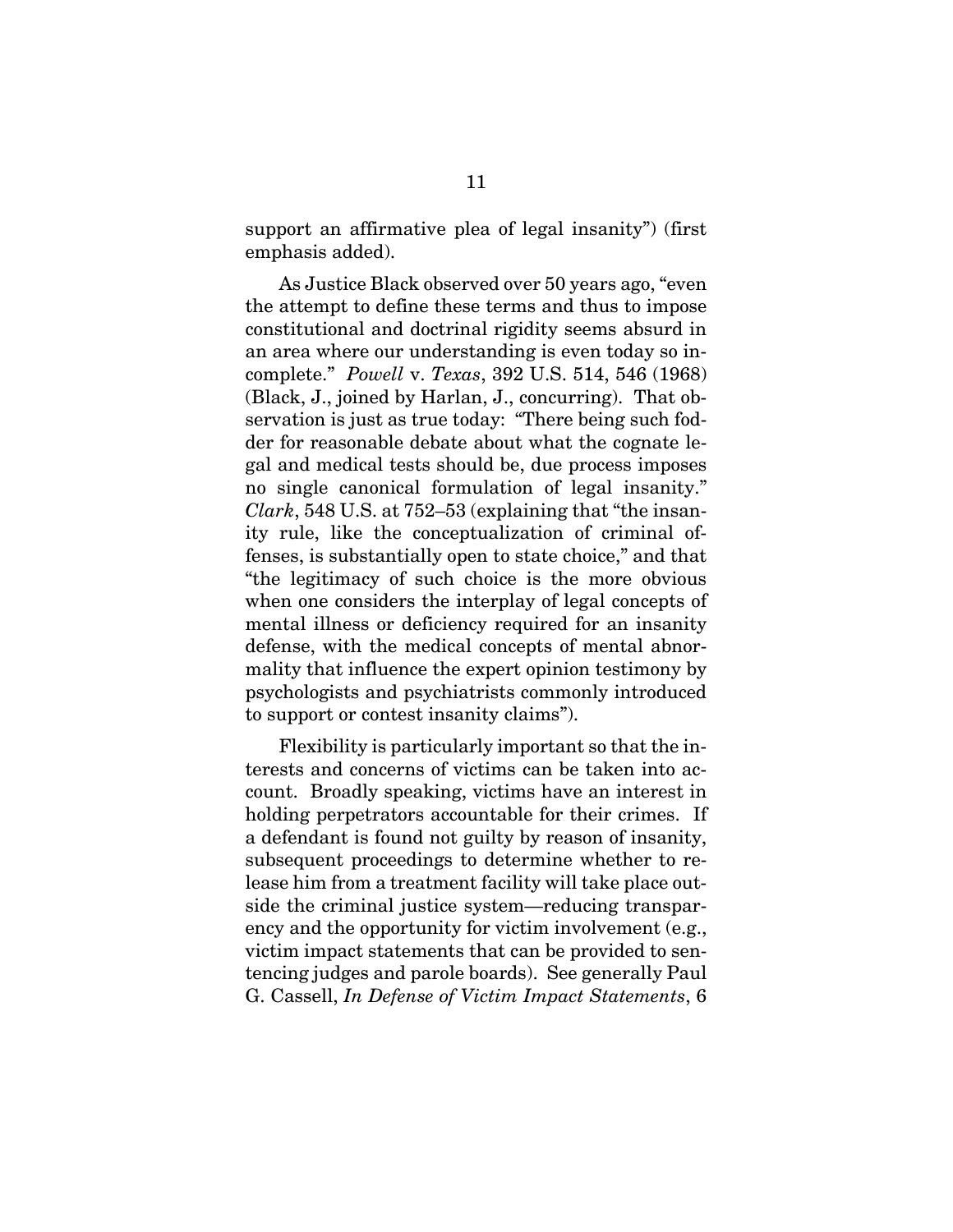Ohio St. J. Crim. L. 611, 615 (2009) (noting widespread adoption of victim impact statements in criminal sentencings).

This is not to say that States that have made a different policy choice are wrong. It is simply to say that the Constitution did not require them to make that choice. See *Clark*, 548 U.S. at 752 n.20 ("We have never held that the Constitution mandates an insanity defense."); *Foucha*, 504 U.S. at 88–89 (O'Connor, J., concurring) ("The Court does not indicate that States must make the insanity defense available.").

When the Kansas Legislature was considering the bill that became Kansas Statute § 22-3220, it heard the testimony of two crime victims—JoAn Turnbull, whose 18-year-old son Michael was murdered, and Allen Cox, himself a shooting victim. They spoke about feeling re-victimized each year under Kansas's prior "not guilty by reason of insanity" regime, which provided for a yearly competency hearing to determine whether their perpetrators would be freed.

Michael Turnbull's "murderer was acquitted in a 'ten minute' trial by the insanity defense." J.A. 292. As Representative Wells, the chair of the hearing, explained, "to this day, the mother of that boy *cannot put his death behind her*," because "*[e]very year* she has to testify to keep his killer in a secur[e] institution." J.A. 292–93 (emphases added).

Michael's mother, JoAn Turnbull, testified in support of the bill that became Kansas Statute § 22-3220:

My son Michael was murdered February 26, 1997 in a Wichita, Kansas Nautilus Fitness Center.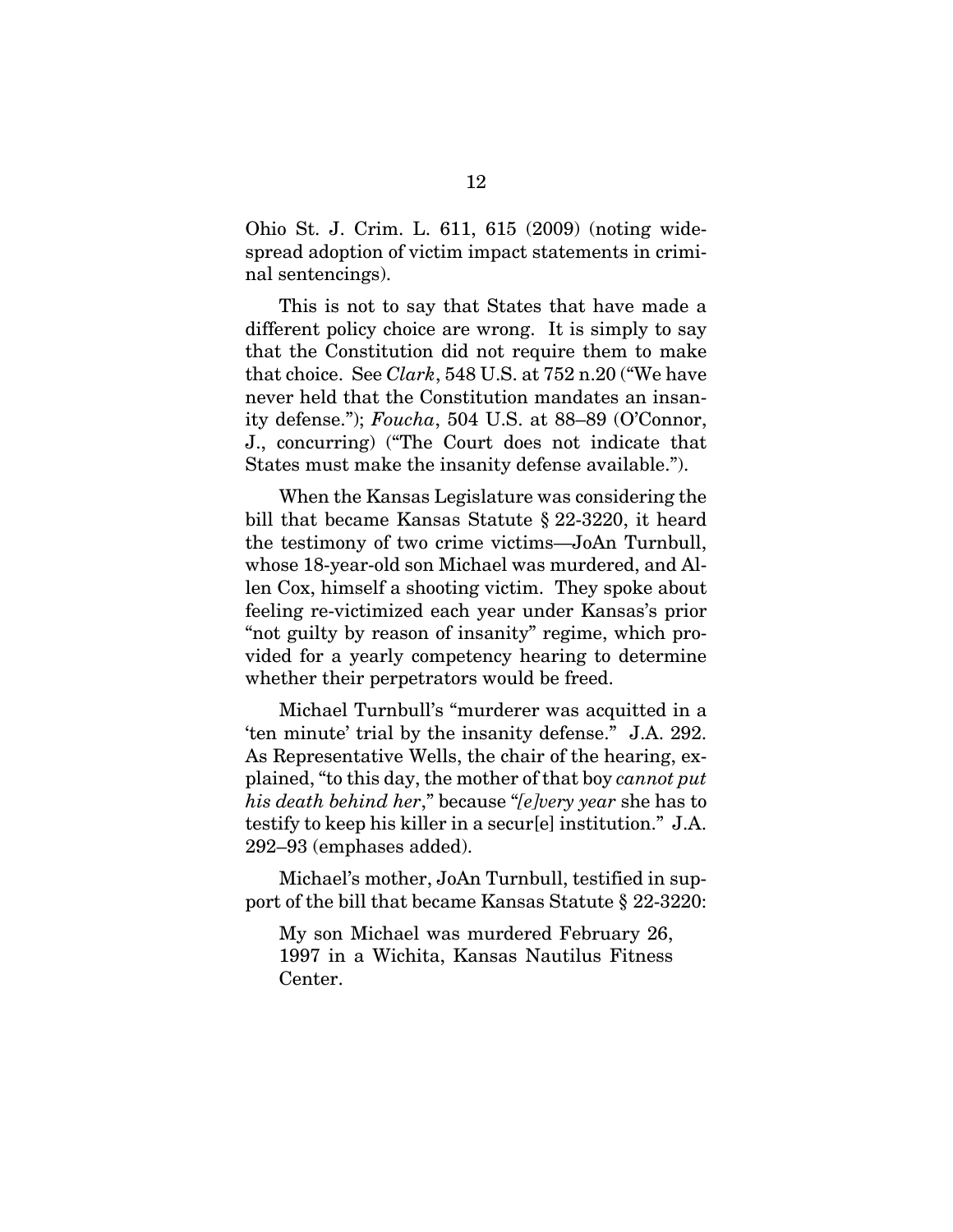Gary Cox entered the Nautilus Center reached into his duff[e]l bag pulled out a gun and commenced firing. He fired several shots then he yelled now I am going to put it on automatic. But instead he put his gun back into his bag and ran out the door.

Besides Michael's death, three others were wounded one still required medical treatment. As far as anyone knows Cox knew no-one in the Nautilus Center.

#### J.A. 304 (capitalization altered).4

Michael's killer pleaded not guilty by reason of insanity. J.A. 304. Mrs. Turnbull "was informed by the district attorney that they would accept the defendant['s] plea \* \* \* before it was ever presented to the judge." J.A. 304. The entire hearing took "about ten minutes"—"[i]t seemed to me that that Gary Cox was treated about the same as someone who had committed a traffic violation." J.A. 305.

Mrs. Turnbull explained to the legislators that the district attorney was not to blame for Cox's seemingly cursory treatment: "Under [then-]current law[,] the doctor's diagnosis carries so much weight that the prosecution had no choice but to send Gary Cox to Larned [State Hospital]." J.A. 305. "The present insanity defense weakens trust in the judicial system," Mrs. Turnbull testified—"[my] impression is that

<sup>4</sup> The transcript of Mrs. Turnbull's testimony in the Joint Appendix is in uppercase. To enhance readability, the capitalization has been altered to sentence-style capitalization without further notation. See *The Chicago Manual of Style* § 8.158 (17th ed. 2017).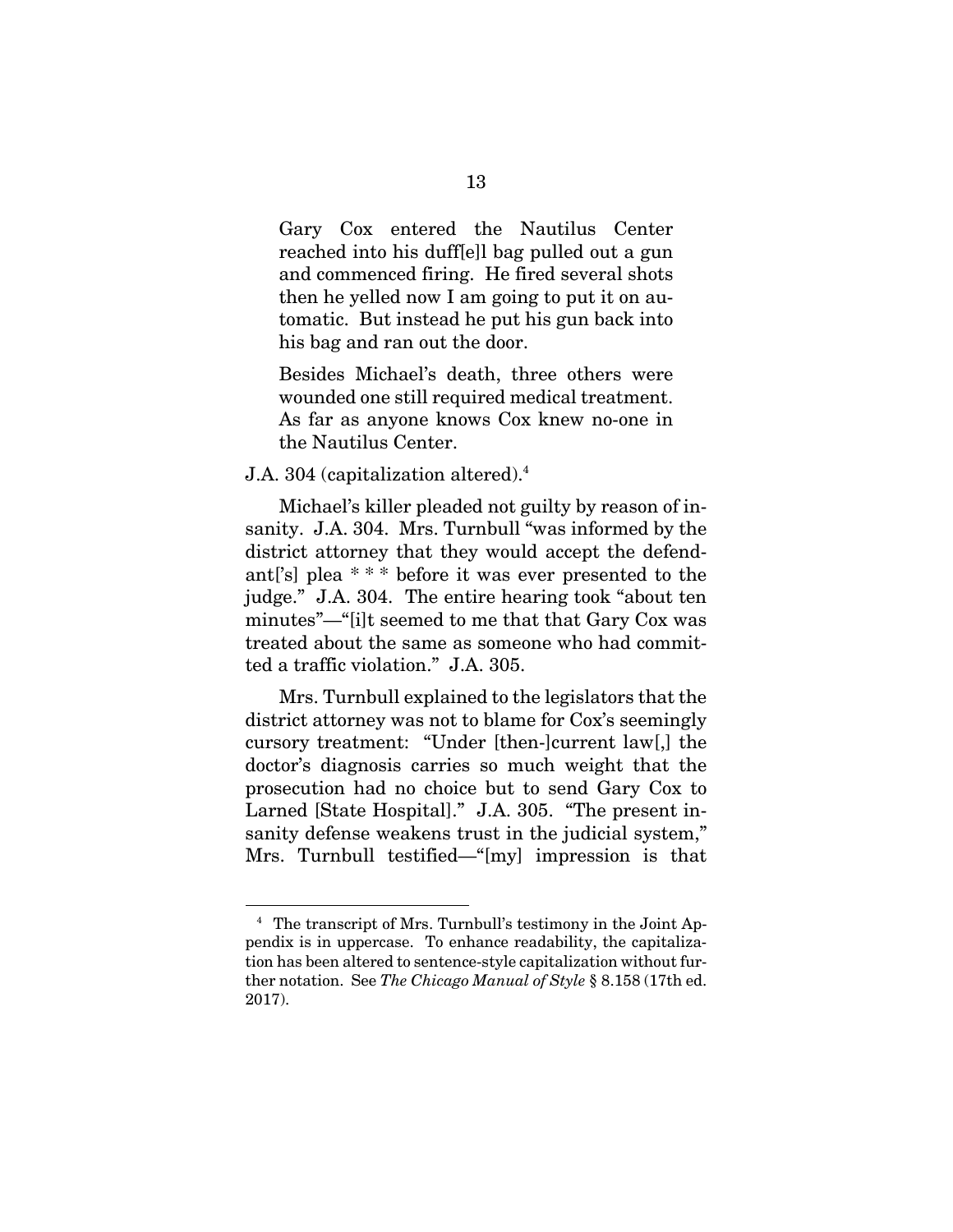Gary Cox got away with murder; that a psychiatrist not a judge was in control of the process." J.A. 306.

Cox's "ten minute trial" was just the beginning of Mrs. Turnbull's ordeal under Kansas's "not guilty by reason of insanity" regime: "Under [then-]current law, Gary Cox has the right to a hearing every year to be released, which he has exercised," Mrs. Turnbull testified. J.A. 305. And it is a not a judge, but a "psychiatrist [who] is still in control of Gary Cox's future." J.A. 306.

The possibility that the man who murdered her 18-year-old son in cold blood "will be on the street soon" weakened Mrs. Turnbull's "trust in the judicial system." J.A. 306. "Society shouldn't be victimized by laws that don't protect the public," Mrs. Turnbull implored the legislators—"I just hope and pray he will not kill someone else." J.A. 306.5

Allen Cox also appeared before the Legislature as a proponent of the bill. While Mr. Cox was driving to work in Wichita, Vincent Crenshaw pulled up next to him and shot him in the face. J.A. 309–10. Mr. Cox was not the only person in Crenshaw's line of fire that March morning. Crenshaw shot William Brown in the back of the head as he stocked a coin-operated newspa-

 $\overline{a}$ 

<sup>&</sup>lt;sup>5</sup> In 2014, "[m]ore than 2 1/2 decades after he was found not guilty by reason of insanity in a deadly shooting rampage at a Wichita fitness center," Cox was conditionally released. Hurst Laviana, *Man Deemed Insane in 1987 Fitness Center Shootings May Move from Hospital to Care Home*, Wichita Eagle (Apr. 17, 2014) (Cox previously "was granted a conditional release" in July 2011, "but was returned to [the State Hospital] several months later after suffering from medical problems"), https://www.kansas.com /news/local/crime/article1140491.html.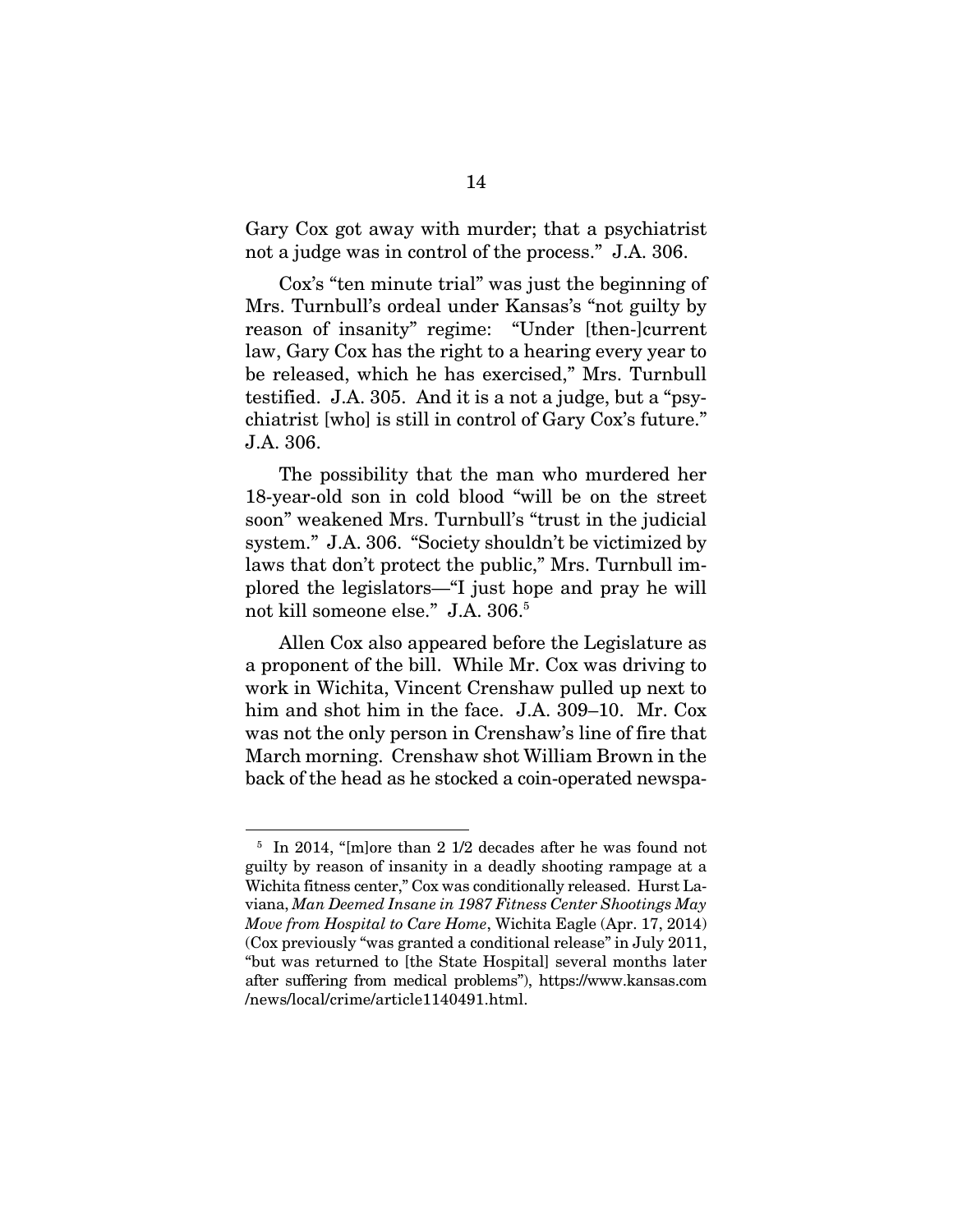per box outside a diner. Michael Bates, *Wichita Shooting Victim Dies*, Hutchinson News (Mar. 10, 1990), https://newspaperarchive.com/hutchinson-news-mar-10 -1990-p-43. Brown was transported to Wesley Medical Center, where he ultimately succumbed to his injuries. J.A. 311.

Mr. Cox survived, but was grievously injured by Crenshaw:

As a result of the injuries I received I have had 5 surgeries on my face and numerous trips to the dentist to have dental work done. It is still going to require additional dental work to be done. The day I was shot I was in surgery approximately 7 hours. To this day I still carry a fragment of the bullet in my chin.

J.A. 311. But the physical pain was just the beginning.

Crenshaw was declared not guilty by reason of insanity—and his "entire trial did not last any longer than 5 minutes." J.A. 311. Every year, Crenshaw requested a "competency hearing to see if he is able to be released from Larned [State Hospital]"—and he and his lawyers even tried to prevent victims like Mr. Cox from attending (or participating in) those hearings. Mr. Cox explained:

At the second competency hearing [Crenshaw] and his attorney attempted to have it as a closed door hearing so the victims and news media could not be in the court room. Even though we are not able to make any comments.

Since then he has even tried to get the competency hearings transferred to Pawnee County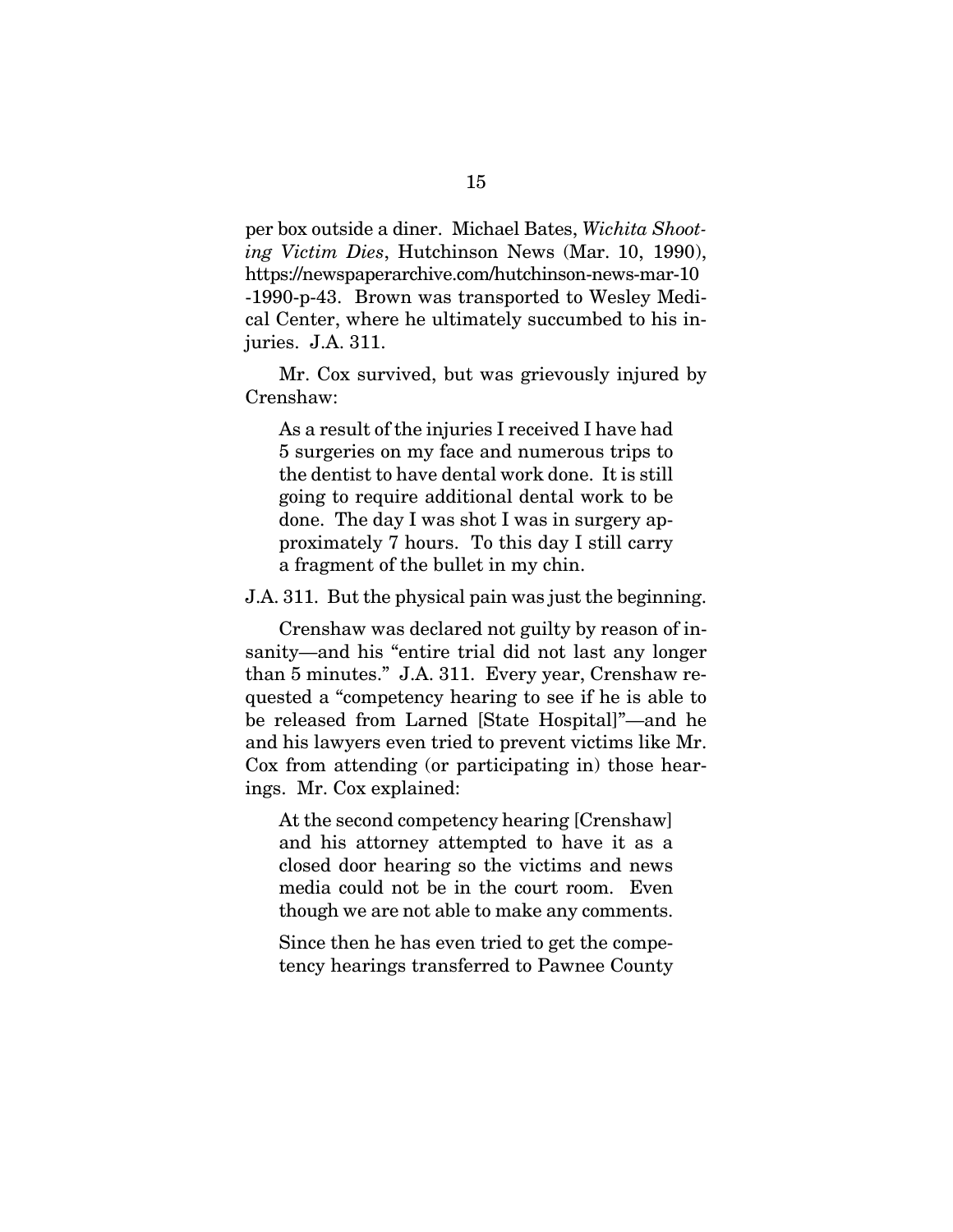to make it a little more difficult for the victims and news media to attend the hearing.

#### J.A. 311–12.

 $\overline{a}$ 

Balancing the burdens borne by crime victims with the needs of mentally ill defendants is a challenging task—and it is precisely why "States' freedom to determine whether, and to what extent, mental illness should excuse criminal behavior" is so important. *Foucha*, 504 U.S. at 88 (O'Connor, J., concurring). See *Clark*, 548 U.S. at 752 (emphasizing "that the insanity rule, like the conceptualization of criminal offenses, is substantially open to state choice" and that "the legitimacy of such choice is the more obvious when one considers  $**$  [that] medical definitions devised to justify treatment, like legal ones devised to excuse from conventional criminal responsibility, are subject to flux and disagreement").6

Constitutionalizing a single approach to mental illness would not only restrict States' ability to adjust their approaches based on scientific and medical progress in understanding mental illness, but also prevent States from responding to the concerns of crime victims as those concerns, too, become better understood over time. See *Powell*, 392 U.S. at 537 (Black, J., joined by Harlan, J., concurring) ("erect[ing] a constitutional barrier \* \* \* would significantly limit the States in their efforts to deal with a widespread and important social problem"). These concerns are especially pressing in the domestic-violence context, where

<sup>6</sup> See also *Foucha*, 504 U.S. at 96 (Kennedy, J., joined by Rehnquist, C.J., dissenting) ("the States are free to recognize and define the insanity defense as they see fit").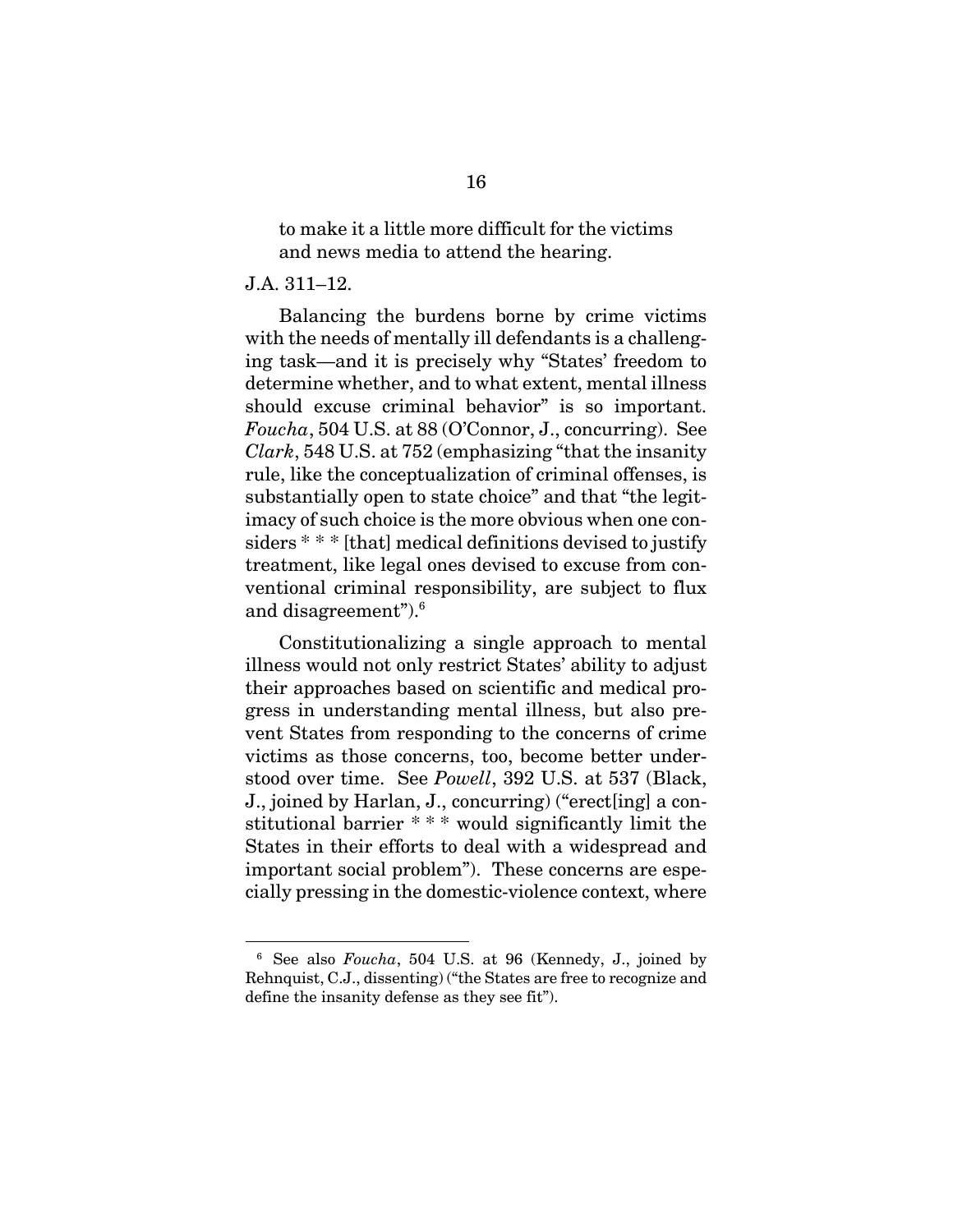States need the flexibility to assess, punish, and incapacitate defendants who allege their heinous crimes were the result of temporary "insanity" rather than acknowledge their culpability.7

As Justice Marshall put it 50 years ago, "[n]othing could be less fruitful than for this Court to be impelled into defining some sort of insanity test in constitutional terms." *Powell*, 392 U.S. at 536 (plurality). "[F]ormulating a constitutional rule would reduce, if not eliminate, that fruitful experimentation, and freeze the developing productive dialogue between law and psychiatry into a rigid constitutional mold." *Id*. at 536–37. See *id*. at 537 (Black, J., joined by Harlan, J., concurring) (it "would also tightly restrict state power to deal with a wide variety of other harmful conduct").

States need this flexibility to develop nuanced responses to difficult challenges—and to strike delicate balances between the concerns of crime victims and the needs of the mentally ill. As *Clark* explains,

 $\overline{a}$ 

<sup>&</sup>lt;sup>7</sup> An analysis of 4,500 domestic violence killings revealed that 20 percent of those killed were "corollary victims"—that is, persons other than the intimate partner. Sharon G. Smith et al., *Intimate Partner Homicide and Corollary Victims in 16 States: National Violent Death Reporting System 2003–2009*, 104 Am. J. Pub. Health 461, 463 (2014), https://www.ncbi.nlm.nih.gov /pmc/articles/PMC3953789/pdf/AJPH.2013.301582.pdf. Family members—"children, parents, siblings, [and] other family members"—comprised half of all corollary victims. *Id*. at 464. "Nearly half of corollary victims who were family members of the suspect were minors, and more than one third were elementary school aged or younger." *Id.* at 463–64 ("More than one third (38%) of family member homicide victims were aged 11 years or younger, and 48.3% were aged 17 years or younger.").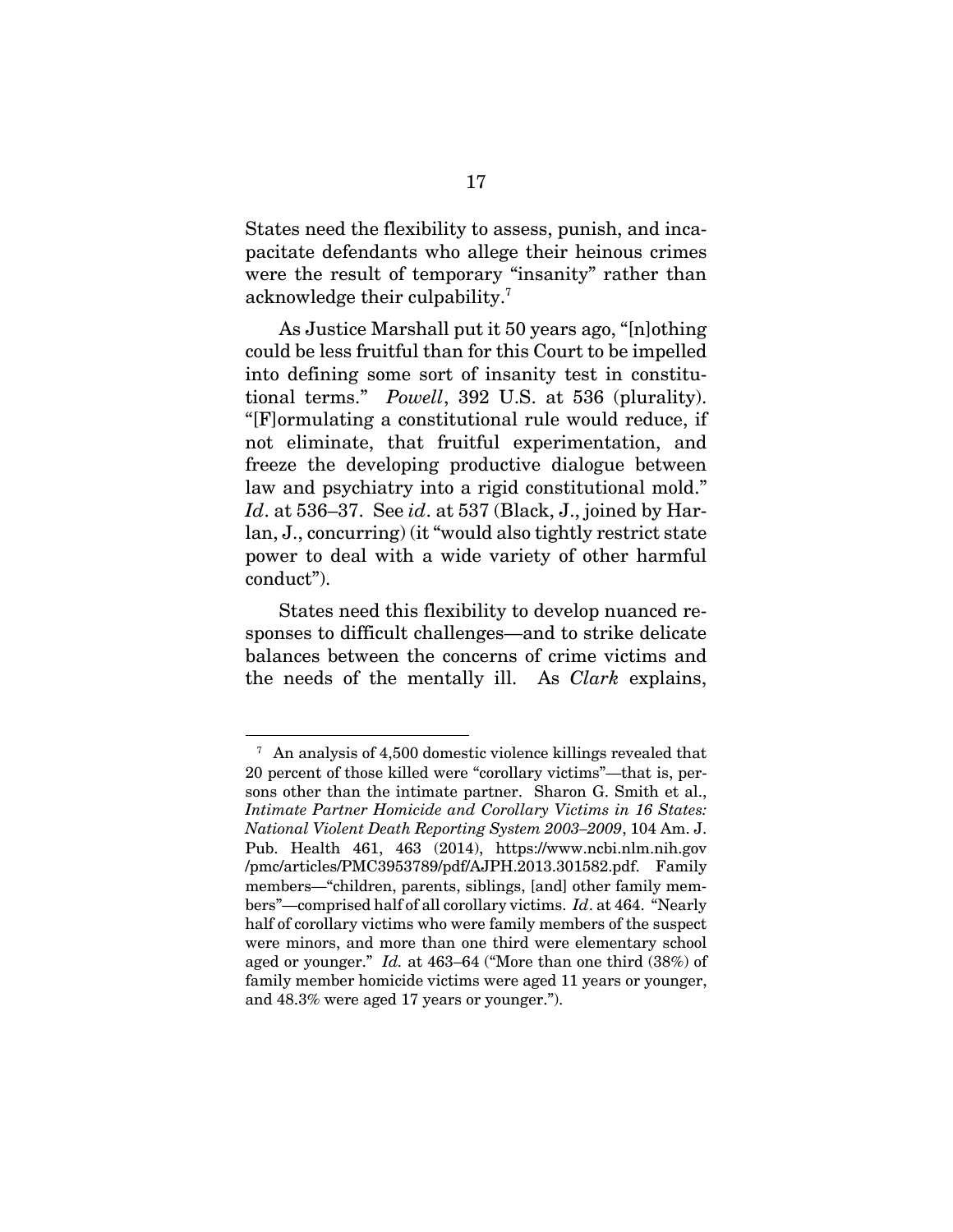"[e]ven a cursory examination of the traditional Anglo-American approaches to insanity reveals significant differences among them, with four traditional strains variously combined to yield a diversity of American standards." 548 U.S. at 749–52 & nn.7–22 (emphasizing that the "distillation of the Anglo-American insanity standards into combinations of four building blocks should not be read to signify that no other components contribute to these insanity standards or that there are no material distinctions between jurisdictions testing insanity with the same building blocks").

Indeed, as noted scholar Norval Morris explained, "[u]ntil the nineteenth century, criminal law doctrines of *mens rea* handled the entire problem of the insanity defense." Norval Morris, *The Criminal Responsibility of the Mentally Ill*, 33 Syracuse L. Rev. 477, 500 (1982). Over time, an insanity defense was recognized in various jurisdictions. This Court, of course, need not endorse the *mens rea* approach now taken by Kansas (along with Idaho, Montana, and Utah) to reject the contention that the Constitution forbids it.

In sum, the Constitution does not require the States to adopt a single approach when it comes to mentally ill defendants. See *Clark*, 548 U.S. at 753 ("due process imposes no single canonical formulation of legal insanity"). Shaping the contours of an insanity defense involves competing concerns—including the need to protect crime victims and acknowledge their concerns. The Court should not limit the flexibility of States to adjust and refine their approaches to these difficult and evolving problems.